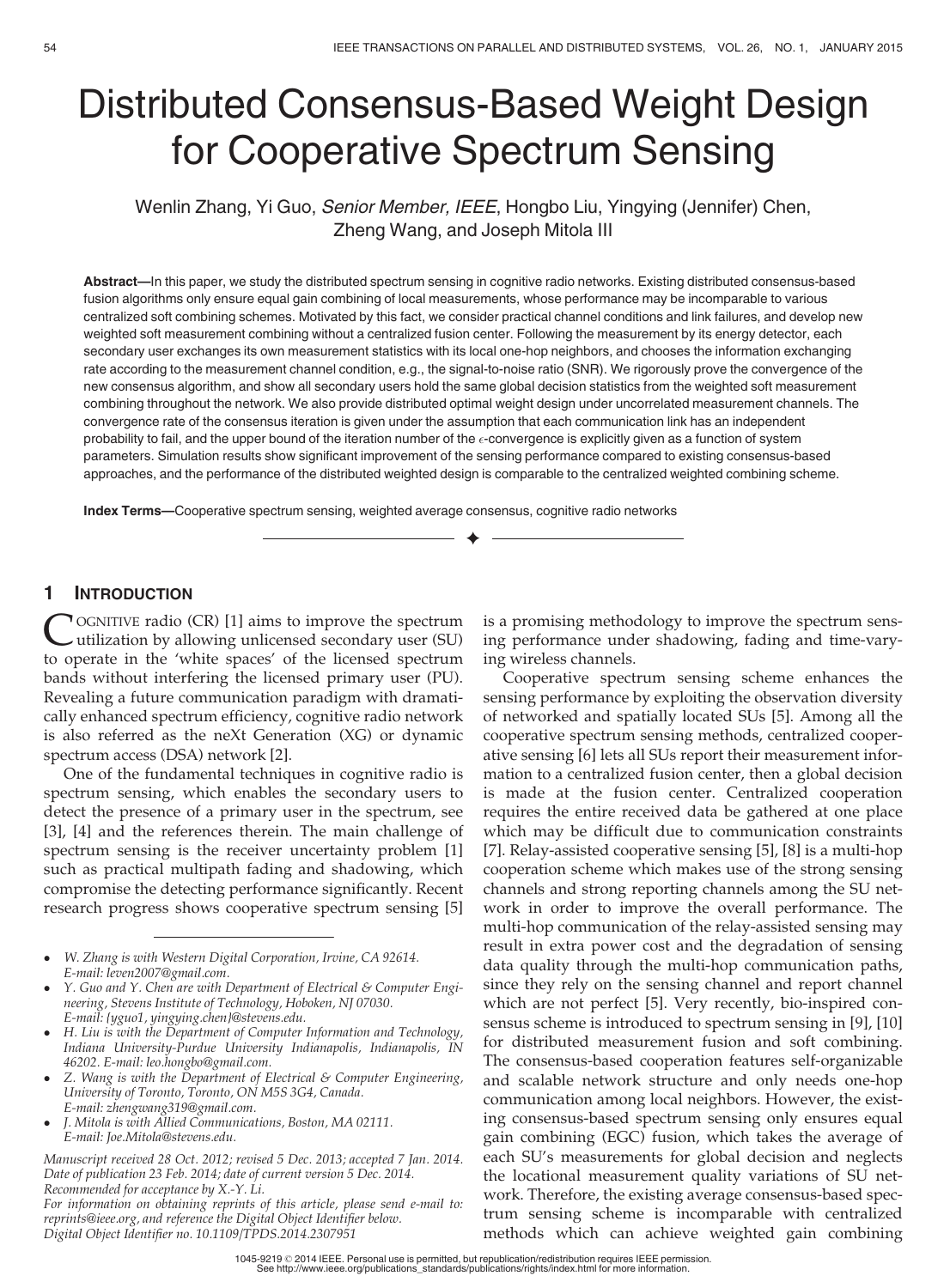(WGC) fusion and use the weighted average of each SU's measurements according to the measurement quality.

In this paper, we propose a distributed cooperative spectrum sensing scheme based on weighted average consensus algorithm. We adopt weighted average consensus algorithm for measurement fusion of the distributed cooperative spectrum sensing. Weighted average consensus-based fusion allows each SU to choose a weight according to the measurement condition, and the global fused statistic is a soft weighted combining reflecting the measurement quality without centralized fusion center. Compared to the existing average consensus based approaches [9], [10], the proposed method offers better detection performance, and achieves comparable performance with the centralized weighted combining method [11], [12]. With rigorous theoretic proof, the proposed method is robust with respect to dynamic communication channel conditions. The weighted average consensus based spectrum sensing provides a generic distributed weighted combining and applies to both additive white Gaussian noise (AWGN) channels and Rayleigh Fading channels.

The main contribution of this paper has two folds. First, we provide formal convergence analysis of the weighted average consensus under fixed and dynamic communication channels, which advances the theoretical development of consensus algorithms and encompasses average consensus as a special case. In particular, we rigorously prove that temporary communication link failures do not affect the convergence of the weighted average consensus under the jointly connected condition. Second, we apply weighted consensus-based distributed weighted soft combining method in cooperative spectrum sensing. Based on preliminary results presented in our early conference paper [13], we provide a formal treatment of the distributed sensing algorithm in this paper. We obtain closed-form optimal weight design in the distributed weighted combining scheme for the generic additive Gaussian channel approximation, and estimate the convergence rate of the consensus iteration under the assumption that each communication link has an independent probability to fail. We characterize the upper bound of the iteration number of the  $\epsilon$ -convergence, which indicates all SUs are  $\epsilon$  close to the final convergence value in the probability sense. Simulation results show significant improvement of the sensing performance compared to existing consensus-based approaches, and the performance of the distributed weighted design is comparable to centralized weight combining schemes.

We organize the rest of this paper as follows: Section 2 illustrates the energy detector model. Section 3 presents the main results on weighted average consensus-based spectrum sensing, including the algorithm design and distributed weight design. Section 4 presents theorems on the convergence of the proposed weighted average consensus algorithm under fixed and dynamic communication channels, which provide the theoretic foundation of the proposed method. Section 5 discusses simulation results and make comparison with existing approaches. We conclude this study in Section 6.

In the supplementary file, which can be found on the Computer Society Digital Library at http:// doi.ieeecomputersociety.org/10.1109/TPDS.2014.2307951,

Section 1 offers related literature review on cooperative spectrum sensing and consensus algorithms. Section 2 presents related notations and models of the consensusbased graph theory. Section 3 offers further analysis of the proposed spectrum sensing scheme including detection threshold settings and fusion convergence in terms of detection performance. Section 4 presents the proofs for the convergence of the proposed consensus algorithm, and discusses the convergence of the proposed algorithm under random link failure network models. Section 5 shows additional simulation results.

#### 2 TWO STAGE SENSING AND ENERGY DETECTION

Consensus-based cooperative spectrum sensing adopts a two stage detection scheme: sensing and fusion. For each detection time slot, in the sensing stage, each SU makes measurement of the PU signal using energy detectors. In the fusion stage, each SU communicates with its neighbors using the consensus algorithm to fuse the measurement until convergence. After the fusion convergence, each SU holds the global combined statistic and makes the decision with a global point of view. In this section, we introduce the fundamentals of energy detector and existing centralized weighted combining model of SU networks using energy detection.

#### 2.1 Sensing and Measurement Stage

In the sensing stage, we adopt the energy detector [14] because it requires lower design complexity and no priori knowledge of primary users. For the ith SU, the received signal  $y_i(t)$  is modeled as

$$
y_i(t) = \begin{cases} n_i(t), & \mathcal{H}_0 \\ h_i s_i(t) + n_i(t), & \mathcal{H}_1, \end{cases}
$$
 (1)

where  $\mathcal{H}_0$  represents the hypothesis without PU's signal, and  $\mathcal{H}_1$  represents the hypothesis with PU's signal. In  $\mathcal{H}_1$ ,  $h_i$ represents gain of the channel,  $s_i(t)$  is the signal from PU,  $n_i(t)$  is the additive white Gaussian noise, i.e.,  $n_i(t) \sim$  $\mathcal{N}(0, \sigma_i^2)$ . We call  $n_i(t)$  the sensing noises and collect their<br>variances into a vector  $\sigma = [\sigma^2, \sigma^2, \sigma^2]^T$ . Without loss of variances into a vector  $\sigma = [\sigma_1^2, \sigma_2^2, \dots, \sigma_n^2]^T$ . Without loss of concrality  $s(t)$  and  $\{p_i(t)\}$  are assumed to be independent variances into a vector  $\sigma = [\sigma_1, \sigma_2, ..., \sigma_n]$ . Without loss of<br>generality,  $s(t)$  and  $\{n_i(t)\}$  are assumed to be independent<br>of each other of each other.

According to [15], each secondary user calculates a summary statistic  $Y_i$  over a detection interval of m samples, i.e.,  $Y_i = \sum_{t=0}^{m-1} |y_i(t)|^2$   $i \in \mathcal{I}$  where m is determined from the time-bandwidth product TW.

Under AWGN measurement channels, the test statistic of the *i*th SU using energy detection is given by  $Y_i$ . Since  $Y_i$  is the sum of the squares of  $m$  Gaussian random variables, it can be shown that  $Y_i/\sigma_i^2$  follows a central chi-square  $\chi^2$  distribution with  $m$  degrees of freedom if  $\mathcal{H}_1$  is true; otherwise, it would follow a non-central  $\chi^2$  distribution with m degrees of freedom and parameter  $\eta_i$ . That is,

$$
\frac{Y_i}{\sigma_i^2} = \begin{cases} \chi_m^2, & \mathcal{H}_0\\ \chi_m^2(\eta_i), & \mathcal{H}_1, \end{cases}
$$
 (2)

where  $\eta_i = \frac{E_s |h_i|^2}{\sigma_i^2}$  $\frac{|\mathcal{H}_i|}{\sigma_i^2}$  is the local SNR at the *i*th SU and the quantity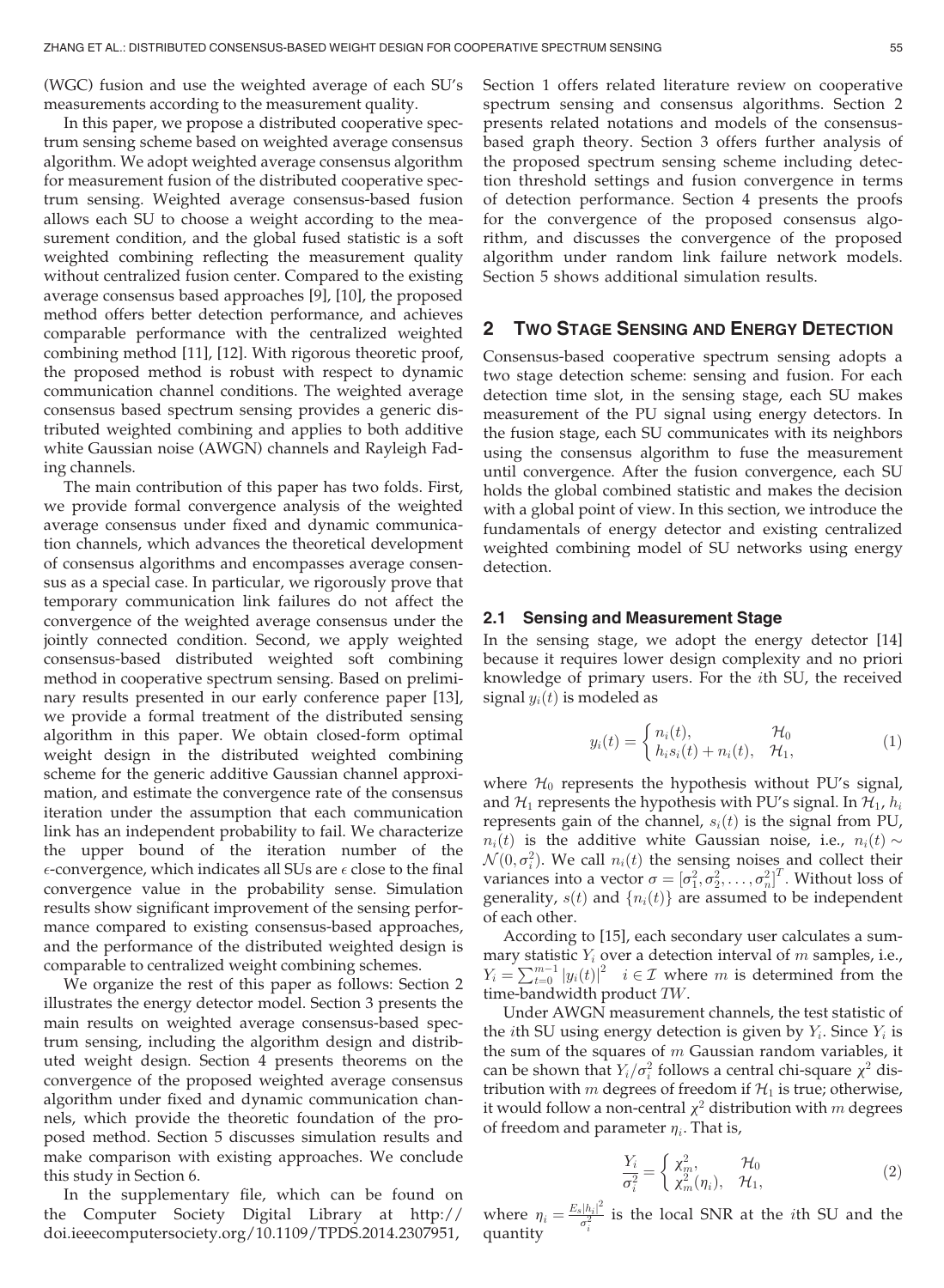$$
E_s = \sum_{t=0}^{m-1} |s(t)|^2
$$
 (3)

represents the transmitted signal energy over a sequence of m samples during each detection interval. Note that the so-defined local SNR is  $m$  times the average SNR at the output of the energy detector, which should be equal to  $E_s |h_i|^2 / m\sigma_i^2$ . For convenience, we put all  $\eta_i$  into the following vector  $n = [n, n_0, \ldots, n]^T$ . According to the following vector  $\eta = [\eta_1, \eta_2, \dots, \eta_n]^T$ . According to the central limit theorem if the number of samples m is central limit theorem, if the number of samples  $m$  is large enough (e.g.,  $\geq$  10 in practice), the test statistics  $Y_i$ are asymptotically normally distributed with the mean value

$$
E(Y_i) = \begin{cases} m\sigma_i^2 & \mathcal{H}_0 \\ (m + \eta_i)\sigma_i^2 & \mathcal{H}_1 \end{cases}
$$
 (4)

and the variance

$$
\operatorname{Var}(Y_i) = \begin{cases} 2m\sigma_i^4 & \mathcal{H}_0 \\ 2(m+2\eta_i)\sigma_i^4 & \mathcal{H}_1. \end{cases}
$$
 (5)

Gaussian distribution approximation will facilitate the optimal weights design of the soft weighted combining.

Remark 1. After the first stage of sensing and measurement, each SU enters the second stage of fusion. The fusion is based on the measurement data collected in the sensing stage. We further make the assumption that the channel condition will not change during the data fusion stage. This is not a strong assumption as in the later sections, we will show that our proposed consensus-based fusion algorithm converges very fast.

Due to space limitation, we present preliminaries on graph theory and related notations for consensus-based algorithm in Section 2 of the supplementary file, available online.

#### 2.2 Centralized Weighted Combining

Centralized cooperative spectrum sensing combines the measurements of the SUs at a fusion center as [11], [12]

$$
Y_g = \sum_{i=1}^n \omega_i Y_i = \omega^T Y,\tag{6}
$$

where  $\omega = [\omega_1, \omega_2, \dots, \omega_n]^T, \omega_i \ge 0$  is the weighting ratio,<br> $Y - [Y, Y_2, Y_1]^T$  is the measurement of the CR  $Y = [Y_1, Y_2, \dots, Y_n]^T$  is the measurement of the CR network.

Assume the reporting channel is noise free and all  ${Y_i}$ are assumed to be normal random variables,  $Y_g$  is also normally distributed and has mean

$$
\overline{Y}_g = \mathbf{E}Y_g = \begin{cases} m\sigma^T\omega & \mathcal{H}_0 \\ (m\sigma + E_s g)^T\omega & \mathcal{H}_1, \end{cases}
$$
 (7)

where

$$
\sigma = [\sigma_1^2, \sigma_2^2, \dots, \sigma_n^2]^T, \ng = [[h_1]^2, |h_2|^2, \dots, |h_3|^2]^T,
$$
\n(8)

and the variances under different hypotheses are respectively given by

$$
\operatorname{Var}(Y_g | \mathcal{H}_l) = \operatorname{E}(Y_g - \overline{Y}_g)^2
$$
  
=  $\omega^T \operatorname{E} \left[ \left( Y - \overline{Y}_{\mathcal{H}_k} \right) \left( Y - \overline{Y}_{\mathcal{H}_k} \right)^T | \mathcal{H}_k \right] \omega,$  (9)

where  $\overline{Y} = EY$  and  $l \in \{0, 1\}$ , specifically, we have

$$
\operatorname{Var}(Y_g | \mathcal{H}_l) = \begin{cases} \omega^T \Sigma_{\mathcal{H}_0} \omega & \text{under } \mathcal{H}_0 \\ \omega^T \Sigma_{\mathcal{H}_1} \omega & \text{under } \mathcal{H}_1, \end{cases}
$$
 (10)

where

$$
\Sigma_{\mathcal{H}_0} = 2m \text{diag}^2(\sigma),\tag{11}
$$

$$
\Sigma_{\mathcal{H}_1} = 2m \text{diag}^2(\sigma) + 4 \text{diag}(\eta) \text{diag}^2(\sigma). \tag{12}
$$

With a test threshold  $\lambda$ , we have  $Y_g \geq \frac{\lambda_1}{\lambda_0} \lambda$  and, the perfor-<br>mance of the proposed cooperative spectrum detection scheme can be evaluated using false alarm rate  $P_f$  and detection rate  $P_d$ , as

$$
P_f = Q \left[ \frac{\lambda - N \sigma^T \omega}{\sqrt{\omega^T \Sigma_{\mathcal{H}_0} \omega}} \right]
$$
(13)

and

$$
P_d = Q \left[ \frac{Q^{-1}(P_f) \sqrt{\omega^T \Sigma_{\mathcal{H}_0 \omega} - E_s g^T \omega}}{\sqrt{\omega^T \Sigma_{\mathcal{H}_1 \omega}}} \right].
$$
 (14)

Given a fixed false alarm  $P_f$ , maximizing  $P_d$  in Eq. (14) will yield the optimal weights  $\omega$ , see [12], where an optimal solution based on modified deflection coefficient are discussed on centralized soft combining.

# 3 SPECTRUM SENSING USING WEIGHTED AVERAGE CONSENSUS

In this section, we present our new consensus-based distributed scheme to achieve the weighted measurement combining through local interactions among SUs, instead of processing the measurements in a centralized fusion center.

## 3.1 Measurement Fusion and Detection Using Weighted Average Consensus

This section introducing weighted average consensus algorithm for the distributed fusion. After the sensing stage, each SU obtains the measurement  $Y_i$  as the PU's signal energy. For simplicity, we denote the  $i^{\rm th}$  agent's measurement as

$$
x_i(0) = Y_i, \quad i \in \mathcal{I}, \tag{15}
$$

where  $x_i(0)$  is the initial statistic before the fusion at the iteration  $k = 0$ . The proposed weighted average consensusbased combining scheme is

$$
x_i(k+1) = x_i(k) + \frac{\alpha}{\delta_i} \sum_{j \in N_i(k)} (x_j(k) - x_i(k)), \qquad (16)
$$

where  $\delta_i \geq 1$  is the weighting ratio according to the channel condition of the *i*th agent,  $\alpha$  is the iteration step size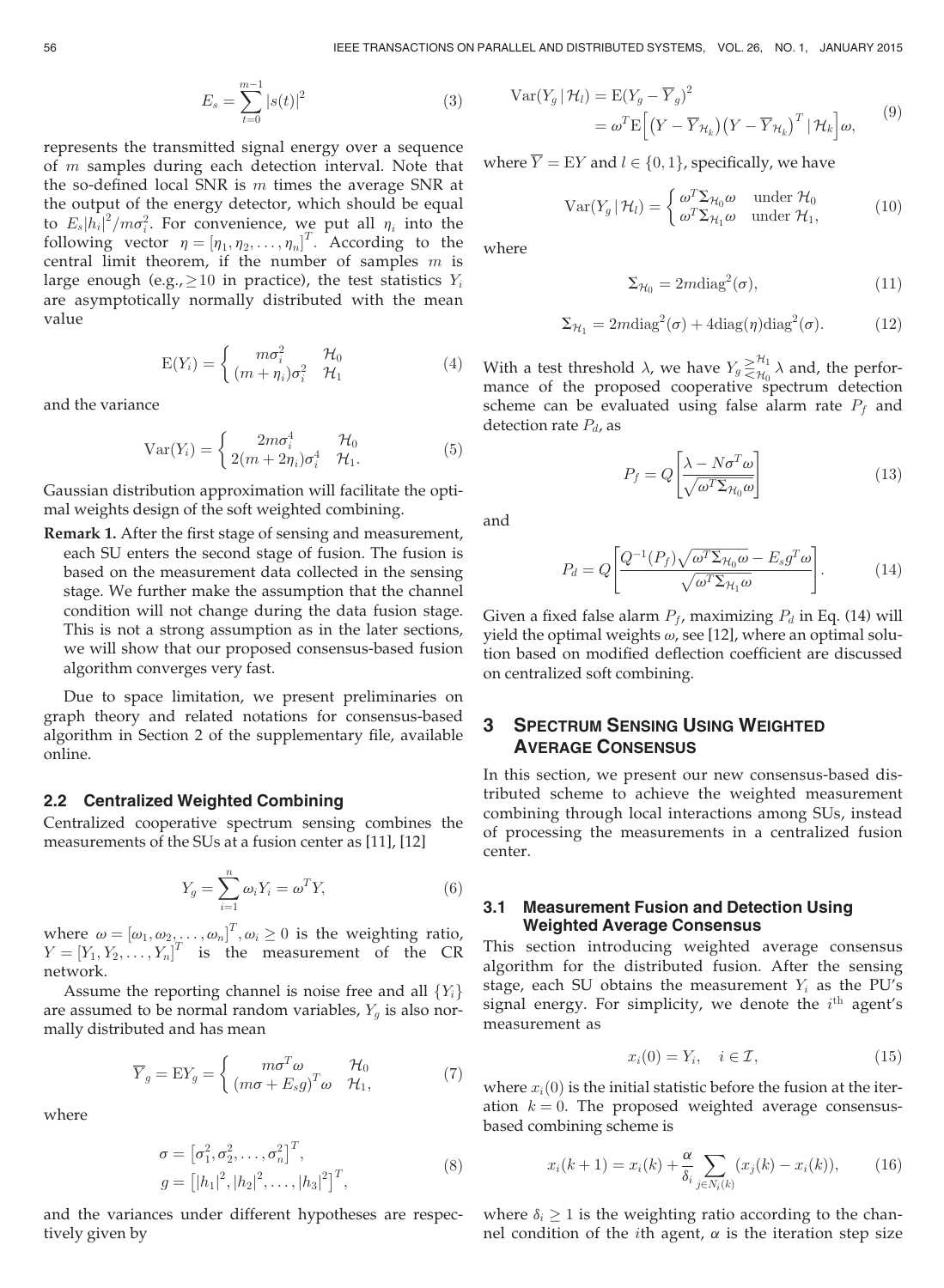satisfying  $0 < \alpha < \frac{1}{d_{max}}$ , where  $d_{max}$  is the *maximum node* degree defined in Eq. (2) of the supplementary file, available online,  $N_i(k)$  denotes neighboring node of the *i*th SU at time step  $k$ .

In our approach, each SU keeps sensing and takes measurement based on received signal strength, and simultaneously collects sensing information from its connecting neighbor SUs. It then updates its sensing value iteratively using its own and connecting neighborsa sensing data. As time elapses, the sensing information diffuses through the network, and eventually each SU obtains a consensused value which is the weighted average of the measurements from contributing SUs.

If the SU network communication topologies are jointly connected, all the SUs' decision statistics will reach consensus. The final convergence value is:

$$
x_i(k) \to x^* = \frac{\sum_{i=1}^n \delta_i x_i(0)}{\sum_{j=1}^n \delta_i} \quad \text{as} \quad k \to \infty, \forall i \in \mathcal{I}.
$$
 (17)

By comparing the decision value  $x^*$  with a pre-defined threshold  $\lambda$ , every SU locally obtains the global decision as:

Decision 
$$
H = \begin{cases} \mathcal{H}_1, & x^* > \lambda \\ \mathcal{H}_0, & \text{otherwise.} \end{cases}
$$
 (18)

- Remark 2. For general detection scenarios, the detection threshold  $\lambda$  needs to be pre-calibrated offline using Monte Carlo method. For special case such as AWGN measurement channels,  $\lambda$  can be calculated by each SU in a distributed way. Please refer to Section 3.2 of the supplementary file, available online, for detailed analysis.
- Remark 3. Compared to the centralized soft combining  $Y_g = \sum_{i=1}^{n} \omega_i \hat{Y}_i$  discussed in (6), the distributed consensus iteration (16) achieves an equivalent combining as sus iteration (16) achieves an equivalent combining as

$$
\omega_i = \frac{\delta_i}{\sum_{i=1}^N \delta_i}.
$$
\n(19)

The final decision statistic  $x^*$  equals the global combining  $Y_q$  after the convergence. In the consensus scenario, every SU holds a weighted global decision consensus only through local information exchange without centralized fusion center, which is the major advantage over the centralized combining approach. Meanwhile, the existing average consensus-based combining approach [10], [16], [17] is a special case in our proposed algorithm when  $\delta_i = 1$ ,  $\forall i \in \mathcal{I}$ , the measurement quality difference among SU's are neglected.

Remark 4. From the distributed fusion law (16), each SU only needs to know it's own measurement channel condition and the neighbors to communicate with. The SUs do not need to know the network structure and the number of SUs in the network to run the fusion algorithm, and the final combined value (17) only depends on the weight  $\delta_i$  set by each SU according to its own measurement quality. In Section 4, we will show the convergence condition is jointly connected SU network structure which is usually satisfied for most SU networks with random link failures.

Remark 5. An important feature of the algorithm (16) is the choice of the weighting factor  $\delta_i$ . If the  $i^{\text{th}}$  SU has better measurement channel condition, it sets a larger  $\delta_i$ , which makes the iteration (16) rely less on the local information exchange. On the contrary, an SU with poor measurement channel sets a smaller  $\delta_i$  and relies more on the information from the network in order to improve the overall performance. Therefore, the statistics value across the whole SU network will be dominated by the SUs with better measurements. In the following Sections 3.2 and 3.3, we provide two different schemes to set the weight  $\delta_i$  according to different measurement channel conditions, namely, the AWGN channel and Rayleigh fading channel, respectively.

### 3.2 Distributed Optimal Weight Design under AWGN Measurement Channel

In this section, we describe the distributed optimal weight design based on the proposed weighted average consensus algorithm under AWGN measurement channels. First, we consider the combined global statistic in Eq. (6) and obtain the optimized centralized weights  $\omega_{oi}$ . Using Eq. (19), we obtain the distributed optimal weights  $\delta_{oi}$  from  $\omega_{oi}$ .

Given a false alarm constraint  $P_f$ , the optimal weights can be obtained by maximizing  $P_d$ . Generally speaking, the closed form solution does not exist for maximizing  $P_d$  in Eq. (14). To give an optimal weights design, we maximizes the deflection coefficient [18] to obtain the centralized near optimal solution as

$$
\omega_{oi} = \frac{\frac{\eta_i}{\sigma_i^2}}{\sum_{i=1}^n \frac{\eta_i}{\sigma_i^2}},\tag{20}
$$

where  $\omega_{oi}$  denotes the optimal value of  $\omega_i$ ,  $\eta_i$  is the local SNR defined in Eq. (2.1) and  $\sigma_i^2$  is the variance of the Gaussian noise in the measurement channel. Comparing Eqs. (19) and (20), we obtain the distributed weights as

$$
\delta_{oi} = \frac{\eta_i}{\sigma_i^2}.\tag{21}
$$

Remark 6. Because the weighted average consensus ensures the linear combining, the uniform weights should be in a linear form as in Eq. (20). All the  $\delta_{oi}$  need to be scaled or saturated to be larger than 1 without affecting the convergence of the consensus iteration under i.i.d. AWGN channel.

To show the optimality of the weight in Eq. (21), we define the deflection coefficient based on the cooperative spectrum sensing settings, as

$$
d^{2}(\omega) = \frac{\left[E(Y_g \mid \mathcal{H}_1) - E(Y_g \mid \mathcal{H}_0)\right]^{2}}{\text{Var}(Y_g \mid \mathcal{H}_0)} = \frac{\left(E_s g^T \omega\right)^{2}}{\omega^T \Sigma_{\mathcal{H}_0} \omega},\tag{22}
$$

where  $E(Y_g)$  and  $Var(Y_g)$  under the hypothesis  $\mathcal{H}_0$  and  $\mathcal{H}_1$  are defined in (7) and (9), respectively. Rewriting Eq. (14) as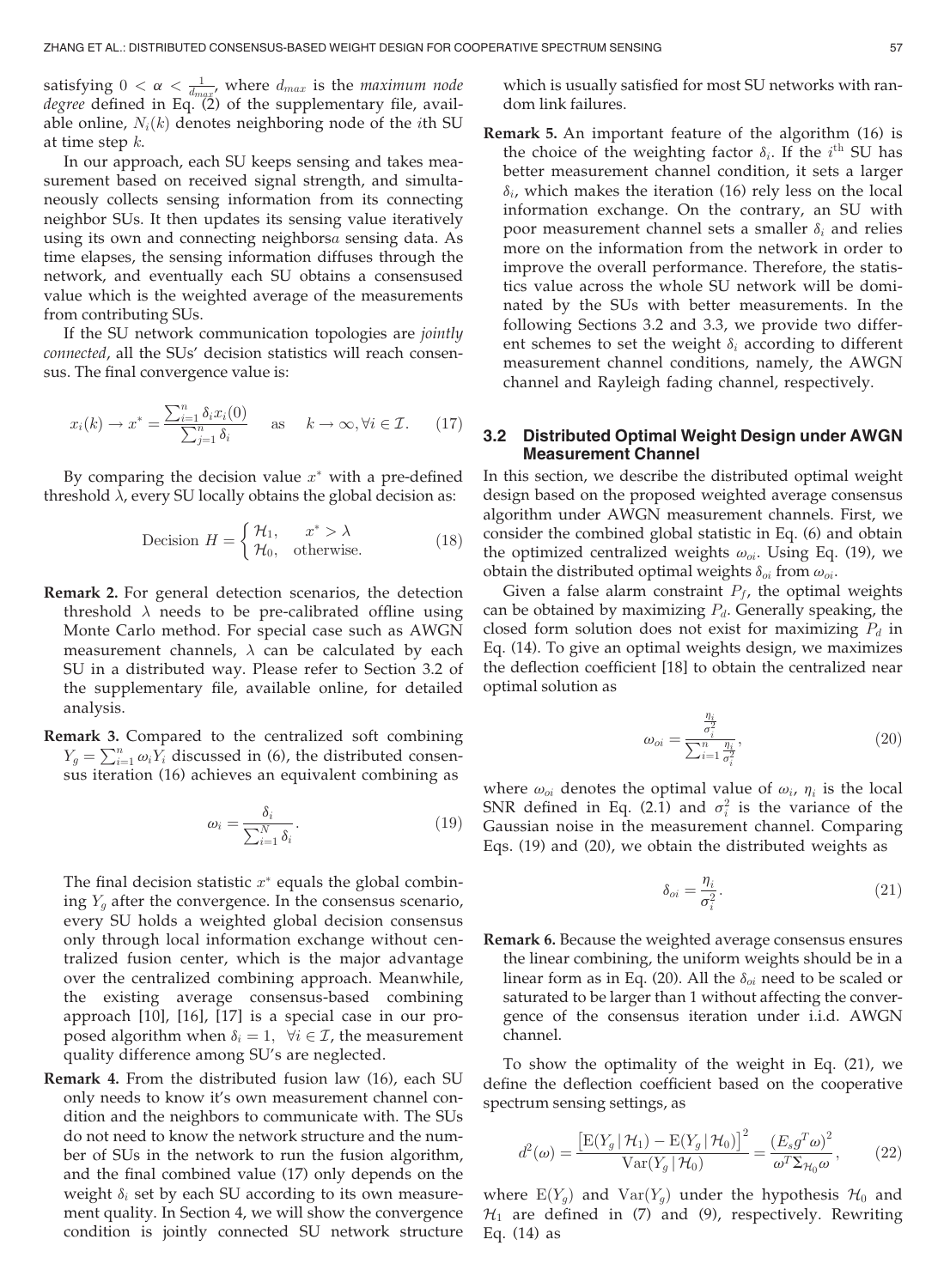$$
P_d = Q \left[ \frac{Q^{-1}(P_f) - \frac{E_s g^T \omega}{\sqrt{\omega^T \Sigma_{\mathcal{H}_0} \omega}}}{\sqrt{\frac{\omega^T \Sigma_{\mathcal{H}_0} \omega}{\omega^T \Sigma_{\mathcal{H}_0} \omega}}}} \right]
$$
\n
$$
= Q \left[ \frac{Q^{-1}(P_f) - \frac{E_s g^T \omega}{\sqrt{\omega^T \Sigma_{\mathcal{H}_0} \omega}}}{\sqrt{1 + \frac{4\omega^T \text{diag}(\eta) \text{diag}^2(\sigma) \omega}{\omega^T \Sigma_{\mathcal{H}_0} \omega}}} \right],
$$
\n(23)

where  $Q(\cdot)$  denotes the complementary cumulative distribution function. From Eq. (23), we can see that in low SNR channel condition when  $\frac{4\omega^T \text{diag}(\eta) \text{diag}^2(\sigma)\omega}{\omega^T \Sigma_{\mathcal{H}_0}\omega} \ll 1$ , maximizing  $\frac{(E_s g^T \omega)^2}{\omega^T \Sigma_{\mathcal{H}_0}\omega}$  will yield a near optimal weights design. We formulate the problem as,

$$
\max_{\omega} d^2(\omega), \quad \text{st.} \sum_{i=1}^N \omega_i = 1, \quad \omega_i > 0, \forall i \in \mathcal{I}. \tag{24}
$$

Solving (24), we can obtain optimal distributed solution using Eq. (19).

Substituting  $\omega' = \sum_{\mathcal{H}_0}^{1/2} \omega$  into (22) yields

$$
d^{2}(\omega) = \frac{E_{s}^{2} \omega^{T} \Sigma_{\mathcal{H}_{0}}^{-T/2} g g^{T} \Sigma_{\mathcal{H}_{0}}^{-1/2} \omega'}{\omega^{T} \omega'}.
$$
 (25)

From Eqn. (22), we know  $d^2(\omega)$  is non-negative. If we denote the maximum eigenvalue of matrix  $\Sigma_{\mathcal{H}_0}^{-T/2} g g^T \Sigma_{\mathcal{H}_0}^{-1/2}$ as  $\lambda_{max}$ , we can see from (25) that  $d^2(\omega)$  reaches its maximum when  $\omega'$  equals the eigenvector associated with  $\lambda_{max}$ . Meanwhile, the matrix  $\Sigma_{\mathcal{H}_0}^{-T/2} gg^T \Sigma_{\mathcal{H}_0}^{-1/2}$  is a rank one matrix having the nonzero eigenvalue  $\lambda_{max} = ||\Sigma_{\mathcal{H}_2}^{-T/2}g||_2^2$ and the associated eigenvector  $\Sigma_{\mathcal{H}_0}^{-T/2}g$ . Let  $\omega' = \Sigma_{\mathcal{H}_0}^{-T/2}g$ ,  $d^2(\omega)$  will achieve the maximum value  $E_s^2 \|\Sigma_{\mathcal{H}_0}^{-T/2}g\|_2^2$ . Therefore, the uniformed optimal weight is

$$
\omega_o = \frac{\Sigma_{\mathcal{H}_0}^{-1/2} \omega'}{\mathbf{1}^T \Sigma_{\mathcal{H}_0}^{-1/2} \omega'} = \frac{\Sigma_{\mathcal{H}_0}^{-1} g}{\mathbf{1}^T \Sigma_{\mathcal{H}_0}^{-1} g}.
$$
 (26)

Because  $\Sigma_{\mathcal{H}_0}$  defined in Eq.(11) is a diagonal matrix, we have

$$
\omega_{oi} = \frac{\frac{|h_i|^2}{2m\sigma_i^2}}{\sum_{i=1}^n \frac{|h_i|^2}{2m\sigma_i^4}} = \frac{\frac{\eta_i}{\sigma_i^2}}{\sum_{i=1}^n \frac{\eta_i}{\sigma_i^2}}.
$$
 (27)

Using Eq. (19), we can choose  $\delta_{oi} = \frac{n_i}{\sigma_i^2}$  as a distributed optimal design. Thus, the final consensus value is the near optimal soft weighted combining.

## 3.3 Heuristic Weight Design under Rayleigh Fading Channel

We considered optimal weight design under AWGN channel in the last section. Under different channel conditions, we shall consider different schemes for choosing the weighting parameter  $\delta_i$ . In this section, we discuss the weight design under Rayleigh fading channels, which was first presented in our conference paper [13].

Following [14], [19], under Rayleigh fading, the channel gain h is random and the resulting SNR  $\gamma$  follows an exponential distribution. The output  $Y$  of each energy detector has the following distributions under hypothesis:

$$
Y \sim \begin{cases} \chi_{2TW}^2, & \mathcal{H}_0 \\ \chi_{2TW-2}^2 + Y_e, & \mathcal{H}_1, \end{cases}
$$
 (28)

where  $\chi^2_{2TW}$  and  $\chi^2_{2TW-2}$  denote random quantities under central chi-square distributions with mean  $2TW$  and  $2TW - 2$ , respectively.  $Y_e$  has an exponential distribution with parameter  $2(\overline{\gamma}+1)$ ,  $\overline{\gamma}$  represents the average SNR of the fading channel. The hypothesis  $\mathcal{H}_0$  and  $\mathcal{H}_1$  denote the absence and presence of the primary user, respectively.  $TW$ is the preset time-bandwidth product of the energy detector which can be set to any integer, we denote  $TW = m$  for simplicity.

General closed-form of optimal weight design under Rayleigh fading channel does not exist. We could simply adopt the weights from estimated average channel SNR. From the  $H_1$  in (28), each SU could estimate the average SNR from recent measurements as  $\overline{\gamma}_i = \frac{1}{2l} \sum_{j=k-l}^{k} (Y_{i,j} - 2m)$ , where  $Y_i$  is the *i*th measurement of the *i*th secondary user where  $Y_{i,j}$  is the *j*th measurement of the *i*th secondary user, *l* is the estimation window. Setting the weight  $\delta_i$  in Eq. (16) as

$$
\delta_i = \overline{\gamma}_i, \ \forall i \in \mathcal{I}, \tag{29}
$$

where  $\overline{\gamma}_i$  is the estimated average SNR, The final consensus value will be  $x_i(k) \to x^* = \frac{\sum_{i=1}^n \overline{y}_i x_i(0)}{\sum_{i=1}^n \overline{y}_i}$  [13].

**Remark 7.** From Eq. (19), the centralized heuristic weight design is given as  $\omega_i = \frac{\overline{\gamma}_i}{\sum_{i=1}^n \overline{\gamma}_i}$ , which is reported in [20].

## 4 CONVERGENCE ANALYSIS OF THE WEIGHTED AVERAGE CONSENSUS ALGORITHMS

In this section, we rigorously prove the convergence of the consensus-based combining algorithm in Eq. (16) under fixed and dynamic communication channel conditions. We further characterize the convergence rate assuming each communication link has a failure probability.

### 4.1 Fixed Communication Channel

Analyzing the convergence of the algorithm (16) under fixed communication channels will bring basic understanding of the weighted consensus algorithm and help the analysis of the algorithm under dynamic communication channels. For convenience, we re-write the algorithm (16) in the following compact form:

$$
x(k+1) = Wx(k),\tag{30}
$$

where  $x = [x_1, \ldots, x_n]^T$ , and W is defined as

$$
W = I - \alpha \Delta^{-1} L,\tag{31}
$$

where  $\Delta = \text{diag}\{\delta_1, \ldots, \delta_n\}$ ,  $L \in \mathbb{R}^{n \times n}$  is the Laplacian matrix defined in Eq. (10). The stensize  $\alpha$  satisfies defined in Eq. (10). The stepsize  $\alpha$  satisfies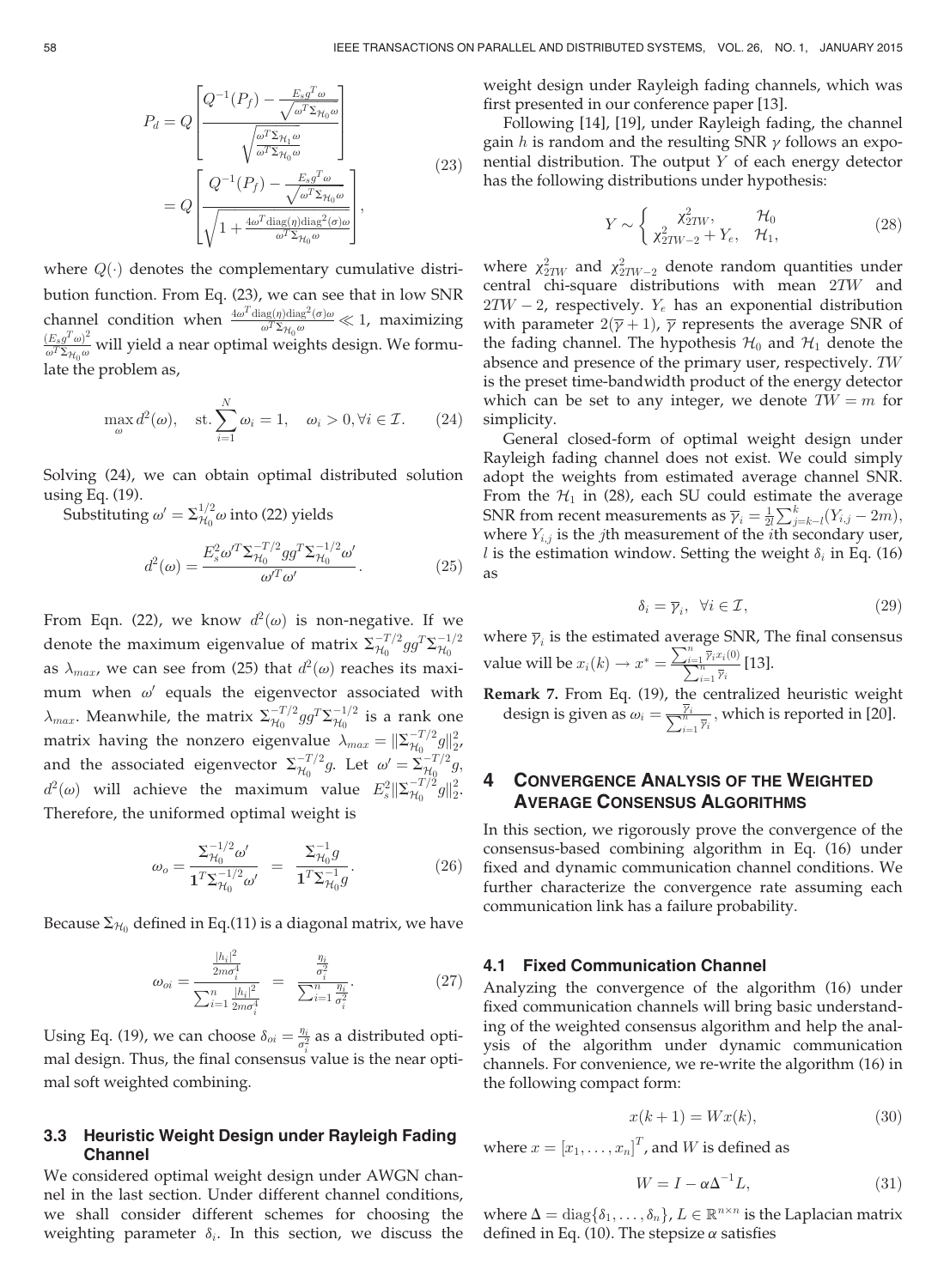$$
0 < \alpha < \frac{1}{d_{max}}, \quad i \in \mathcal{I}.\tag{32}
$$

The convergence of Eq. (30) depends on the convergence of the infinite matrix product

$$
\lim_{k \to \infty} W^k = \frac{\mathbf{1}\delta^T}{\delta^T \mathbf{1}},\tag{33}
$$

where

$$
\delta = [\delta_1, \delta_2, \dots, \delta_n]^T, \tag{34}
$$

and  $\delta^T$  is the left eigenvector of W associated with the eigenvalue 1. We have the following theorem.

**Theorem 1.** For the iteration process (16), if the stepsize  $\alpha$  satisfies maximum node degree constraint (32), and the elements of matrix  $\Delta = \text{diag}\{\delta_1, \ldots, \delta_n\}$  satisfy  $\delta_i \geq 1, \forall i \in \mathcal{I}$ , and the communication graph is fixed, then the iteration exponentially converges to  $\lim_{k\to\infty} W^k x(0) = \frac{\sum_{i=1}^n \delta_i x_i(0)}{\sum_{i=1}^n \delta_i}$  **1**. That is,

$$
x^* = \lim_{k \to \infty} x(k) = \frac{\sum_{i=1}^n \delta_i x_i(0)}{\sum_{i=1}^n \delta_i}.
$$
 (35)

- Proof. According to Lemma 1 in Section 2.1 of the supplementary file, available online, the Perron matrix W defined in (31) is a primitive matrix [21]. The convergence of (33) and (35) concludes from the famous Perron Frobenius Theorem [21].  $\Box$
- **Remark 8.** Setting weights  $\delta_i$  in the consensus algorithm makes the information flow rate imbalance between any pair of SU nodes. For any pair of neighboring SUs  $(v_i, v_j)$ , the *i*th SU has the stepsize  $\frac{\epsilon}{\delta t}$ , while the *j*th SU has the die *die die die stepsize*  $\delta_i$ , while the *jun bo* has the stepsize  $\delta_{i,j}$ . This makes the network matrix, Laplacian matrix and Perron matrix, asymmetric, and the final convergence value deviates from the average consensus. Setting  $\delta_i \geq 1, \forall i \in \mathcal{I}$  is a sufficient condition to ensure convergence of the consensus algorithm.
- **Remark 9.** Setting  $\Delta = I$ , all the weight  $\delta_i = 1, \forall i$ , we have W as a symmetric matrix with real eigen spectrum and eigen space. 1 is the simple and largest eigenvalue of  $W$ , the vector 1 and  $1<sup>T</sup>$  are the associated left and right eigenvectors respectively. The convergence of the consensus iteration is given as

$$
\lim_{k \to \infty} W^k x(0) = \frac{\mathbf{1} \mathbf{1}^T}{\mathbf{1}^T \mathbf{1}} x(0) = \frac{\sum_{i=1}^n x_i(0)}{n} \mathbf{1},\tag{36}
$$

which is the average consensus algorithm extensively studied in the literature [22], [23], [24], to name a few.

#### 4.2 Dynamic Communication Channel

Realistic SU networks suffer from noise and error interruption or power use constraints. Link failures and dynamic switching communication channels should be considered. In this section, we characterize the conditions for the weighted average consensus convergence on the dynamic communication channels.

For a network of  $n$  secondary users, there are a finite number, say a total of  $r$ , of possible communication graphs.

We denote the set of all possible graphs by  $\{G_1, \ldots, G_r\}$ , and the set of corresponding Laplacian matrices and Perron matrices given by  $\{L_1, \ldots, L_r\}$  and  $\{W_1, \ldots, W_r\}$ , respectively. We have

$$
W_s = I - \alpha \Delta^{-1} L_s, \qquad (37)
$$

for any  $1 \leq s \leq r$ , where  $\Delta = \text{diag}\{\delta_1, \ldots, \delta_n\}$ . The weighted average consensus algorithm is given by

$$
x(k+1) = W_{s(k)}x(k),
$$
 (38)

where the indices  $s(k)$  are integers and satisfy  $1 \leq s(k) \leq r$ for all  $k > 0$ . Here, we use the notion  $W_{s(k)}$  to denote the graph sequence in the iteration because the graph sequences could be stochastic or deterministic. We will use  $W(k)$  to denote the stochastic case later.

**Theorem 2.** For the iteration process (38), if the step size  $\alpha$  satisfies  $0 < \alpha < \frac{1}{n}$ , where n is the number of the SU nodes in the network, and the elements of matrix  $\Delta$  satisfy  $\delta_i \geq 1, \forall i \in \mathcal{I}$ , and the collection of bidirectional communication graphs that occur infinitely often are jointly connected, then the iteration converges to

$$
\lim_{k \to \infty} x_i(k) = \frac{\sum_{i=1}^n \delta_i x_i(0)}{\sum_{i=1}^n \delta_i}, \quad \forall i \in \mathcal{I}.
$$
 (39)

- Proof. Please refer to Section 4.1 of the supplementary file, available online.
- Remark 10. Theorem 2 encompasses the average consensus as a special case when  $\delta = I$  and  $W_{s(k)}$  are symmetric matrices. For symmetric  $W_{s(k)}$ , we have  $\|W_{s(k)}\|_2 =$  $\rho(W_{s(k)}) \leq 1$ , based on which the convergence analysis is given in [22]. For asymmetric  $W_{s(k)}$ , we adopt the  $\mathcal{L}_{\infty}$ norm  $||W_{s(k)}||_{\infty}$  for the convergence analysis. Meanwhile, the fixed communication topology, Theorem 1 is a special case when  $W_{s(k)} = W, \forall k \geq 0$ .
- Remark 11. Theorem 2 requires weak long-term connectivity which contains both deterministic and stochastic time-varying graph sequences, and the convergence rate in general may not exist. If we further assume each link has an independent probability to fail, e.g., the link erasure model [25], we can present the estimation of the convergence rate of the consensus iteration in Section 4.2 of the supplementary file, available online.

## 5 SIMULATIONS AND DISCUSSIONS

In this section, we conduct simulations to study the performance of our proposed distributed weighted combining scheme. The simulation setup, evaluation metrics and comparison methodologies are described. We show the convergence of the weighted consensus algorithm, and Monte Carlo simulation [18] is also conducted to evaluate the detection performance of the proposed distributed spectrum sensing scheme.

#### 5.1 SU Network Setup

In the simulation, we mainly consider a 10-node SU network as shown in Fig. 1, with both fixed and dynamic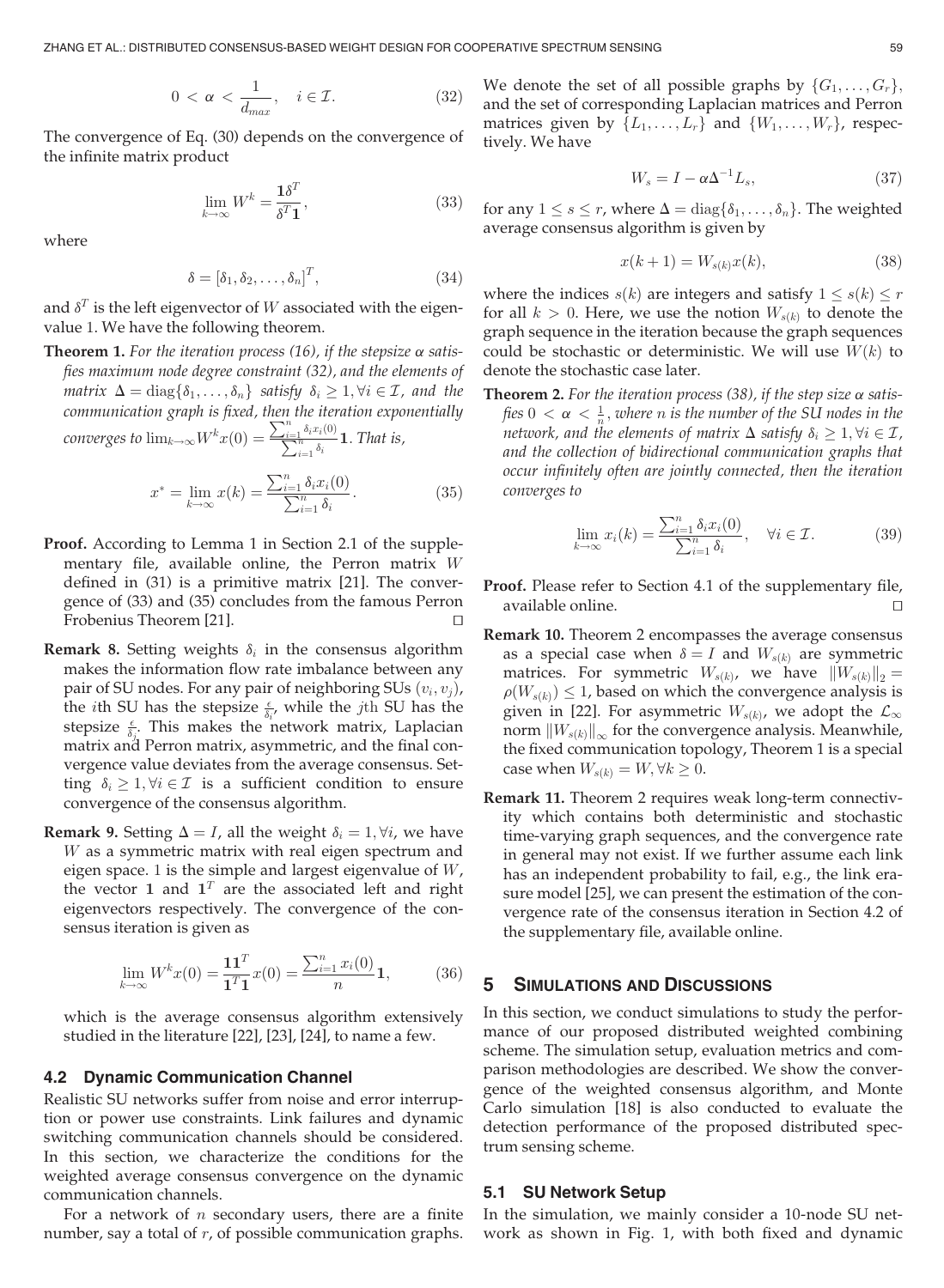

Fig. 1. Communication network of 10 SUs. [9] (a) fixed communication duplex channels, (b) dynamic communication channels with random link failures.

communication channels. In particular, Fig. 1a shows that 10 SUs communicate with each other through fixed duplex communication channels, and Fig. 1b shows the case of dynamic communication channels which is generated from Fig. 1a by assigning a failure probability 0.4 to each communication link. We use Fig. 1b as a general model for the realistic SU networks suffering from noise and error interruptions. In the simulations shown later, we vary the network size, and consider 20- and 30-node SU networks for the detection performance evaluation. In Section 5 of the supplementary file, available online, the detection performance of 50- and 100-node SU networks are evaluated.

In the sensing stage, all SUs are assumed to be static and have uncorrelated measuring channels with independent fading effects. In the simulation, we mainly consider AWGN and Rayleigh fading channels. According to the energy detector model, each SU generates the measurement  $Y_i$  of the PU's signal energy under the hypothesis  $H_1$  in (2) for AWGN channel and  $H_1$  in (28) for Rayleigh fading channel, respectively. The time-bandwidth product in the energy detector is set to  $m = 12$ . In the Rayleigh fading channel, the estimation window of the average channel SNR estimator is set to  $l = 2$ . In the fusion stage, each SU sets its initial measurement statistic  $x_i(0) = Y_i$  and starts the iterative fusion using algorithm (16) until the final consensus is reached after convergence. The measurement fusion only adopts local communications without a fusion center. In both sensing and fusion stages, all SUs are running the synchronized clock as the same assumption made in other consensusbased schemes [10], [17].

### 5.2 Convergence of Consensus Algorithm

Convergence of the consensus algorithm is crucial in the distributed cooperative spectrum sensing, since the convergence time decides the agility of cognitive radio network sensing capability. Fig. 2 shows the convergence performance of the proposed algorithm with respect to the iteration step under both fixed and dynamic communication channels. The optimal weight is set on each SU according to the its channel conditions. We observe in Fig. 2a that within 30 steps the differences of  $x_i$  among all the SUs with fixed communication channels are less than 1 dB, indicating the consensus has been reached on the global decision statistics 11.1 dB. Fig. 2b shows the convergence of the algorithm under dynamic communication channels with independent link failures, where the failure probability of each link is 0.4. We observe



Fig. 2. Convergence of the proposed consensus algorithm under the 10-node SU network. (a) Fixed communication channels, (b) Dynamic communication channels with independent link failure probability 0.4.

that the consensus is achieved within 30 iteration steps, which is less than 1 second. As expected, the final convergence is ensured under the random link failure model, but the trajectories of the converging statistics are not as smooth as the case in fixed graph case, due to the temporary link failures. The convergence rate is close but slightly slower than the fixed graph case, which is in accordance with the theoretical conclusion in Remark 4 that it is the spectral gap decides the convergence rate and the random link failure does not necessarily degrades the convergence performance.

#### 5.3 Metrics and Methodologies

For comparison, we mainly consider  $P_d$  (detection probability) and  $P_f$  (probability of false alarm) as performance metrics, where  $P_d$  is defined as the probability of decision made on  $\mathcal{H}_1$  when  $\mathcal{H}_1$  is true,  $P_f$  is defined as the probability of decision made on  $\mathcal{H}_1$  when  $\mathcal{H}_0$  is true,  $\mathcal{H}_{0/1}$  are defined in Eq. (1). A high  $P_d$  will result in high  $P_f$ , which increases the interference to primary users. On the other hand, a low  $P_f$ will result in low  $P_d$  and lead to low spectrum utilization. Offering high  $P_d$  under low  $P_f$  constraints is challenging for most spectrum seing approaches.

In the performance comparison, we mainly consider the general AWGN and Rayleigh fading channel conditions. Under the AWGN channel condition, we compare our proposed distributed optimal weight gain combining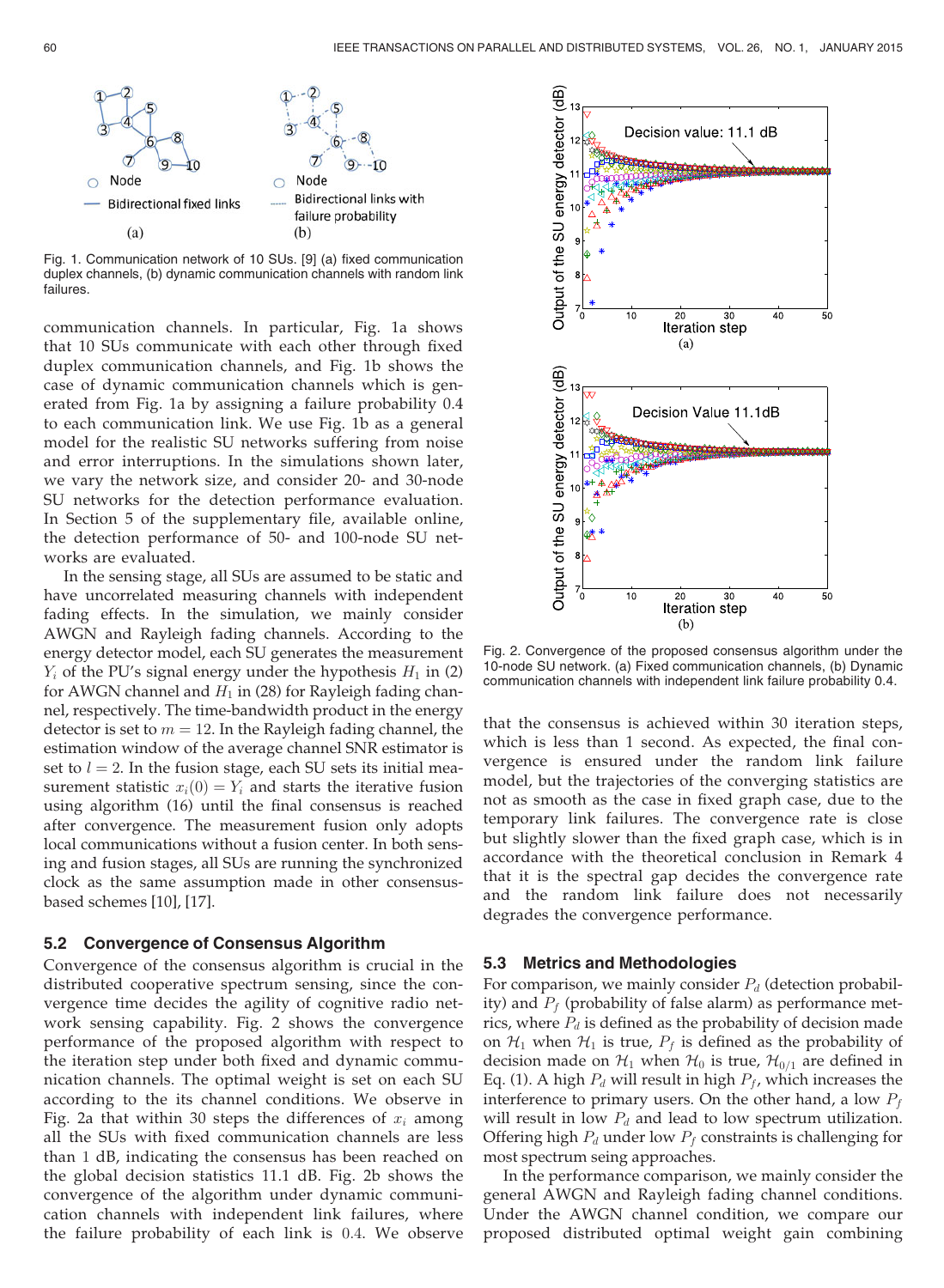(DWGC) discussed in Section 3.2, with the existing equal gain combining [10], OR hard combining (OR) [26], and centralized optimal weighted gain combining [12]. Under the Rayleigh fading channel condition, we compare our distributed weight design based on distributed estimated average channel SNR weighted gain combining (DAWGC) as discussed in Section 3.3, with existing EGC, OR and centralized estimated Average channel SNR weighted gain combining (AWGC) [20] approaches. The (OR) method simulated in this section is 1 out of  $n$  detection scheme in which  $H_1$  is decided by the largest measurement through the network [26].

To validate the effectiveness of the proposed method, we conduct extensive simulations by varying the measurement channel condition, PU transmission power, and the network size. The threshold  $\lambda$  is computed from the false alarm constraints under the hypothesis  $H_0$  in Eqs. (2) and (28), respectively. The soft combining scheme (DWGC, DAWGC, EGC centralized WGC and AWGC) share the same threshold, since the measurement output under  $H_0$  is independent of the channel SNR when the primary user signal is absent. The decision threshold of OR hard combining is decided by the largest measurement among the SU network under the hypothesis  $H_0$ .

## 5.4 Performance Evaluation

In this section, we present the simulation evaluation of our proposed method in comparison with existing cooperative spectrum schemes: centralized WGC, EGC and OR methods. We mainly evaluate the detection performance under AWGN channel and Rayleigh fading channels. In the simulation, our approach features the distributed weights choosing by each SU according to its own measurement quality. The weight design for each SU are derived from Equations (21) and (29) for AWGN and Rayleigh fading channels, respectively.

# 5.4.1 Receiver Operating Curves (ROC) under AWGN Channels

In this scenario, we consider the AWGN channel for the evaluation of the proposed DWGC with existing EGC, OR and centralized WGC. Fig. 3a shows the receiver operating curves under AWGN channel for the 10-node SU network shown in Fig. 1, where the channel SNR of the SU network ranges from 0 to  $-10$  dB. The proposed DWGC achieves the best performance which is comparable to the centralized WGC. As expected, the temporal communication channel failures do not affect the detection performance of the DWGC approach. The EGC approach has a satisfactory performance but the performance is worse than DWGC. The OR scheme performs the worst. Particularly, with the false alarm  $P_f = 0.1$  the DWGC offer the detection probability  $P_d = 0.97$ , which is in consistent with the numerical results shown in supplementary file, available online, Section 5.1 Fig. 2(a). EGC and OR give  $P_d = 0.92$  and  $P_d = 0.68$ , respectively. Fig. 3a shows clearly the proposed DWGC scheme achieves comparable performance with the centralized WGC and outperforms EGC and OR schemes under AWGN channels.



Fig. 3. (a) ROC of the 10-node SU network under AWGN channels. Channel SNR ranges from 0 to  $-10$  dB. (b) ROC of the 10-node SU network under Rayleigh fading channels. Average channel SNR 0 dB.

# 5.4.2 Receiver Operating Curves under Rayleigh Fading Channels

In this simulation, we consider the Rayleigh fading channel condition, since Rayleigh fading is inevitable in practice. We compare the detection performance of the proposed DAWGC with EGC, OR and centralized WGC. The average channel SNR is set to 0 dB. From the ROC curves shown in Fig. 3b, we observe that DAWGC has the best performance under both fixed and dynamic communication channels. The DAWGC and centralized AWGC achieve comparable performances. Specifically, when the false alarm is  $P_f = 0.1$ , DAWGC achieves detection probability  $P_d = 0.83$ , which is the same as the centralized AWGC, while EGC only offers  $P_d = 0.47$  and the OR hard combining is the worst with  $P_d = 0.31$ . From Fig. 3b, we find that the performance degradation of the DWGC and centralized WGC due to Rayleigh fading effects is within 20 percent, while the performance of the EGC and OR-rule degrades more than 50 percent after the Rayleigh fading is considered. The advantage of the proposed method is clear that specific weight setting according to the channel conditions can be implemented to improve the overall performance without a centralized fusion center. It is encouraging that the performance of our proposed approach is comparable with the centralized method and outperforms existing distributed schemes, which do not consider weight on the channel conditions.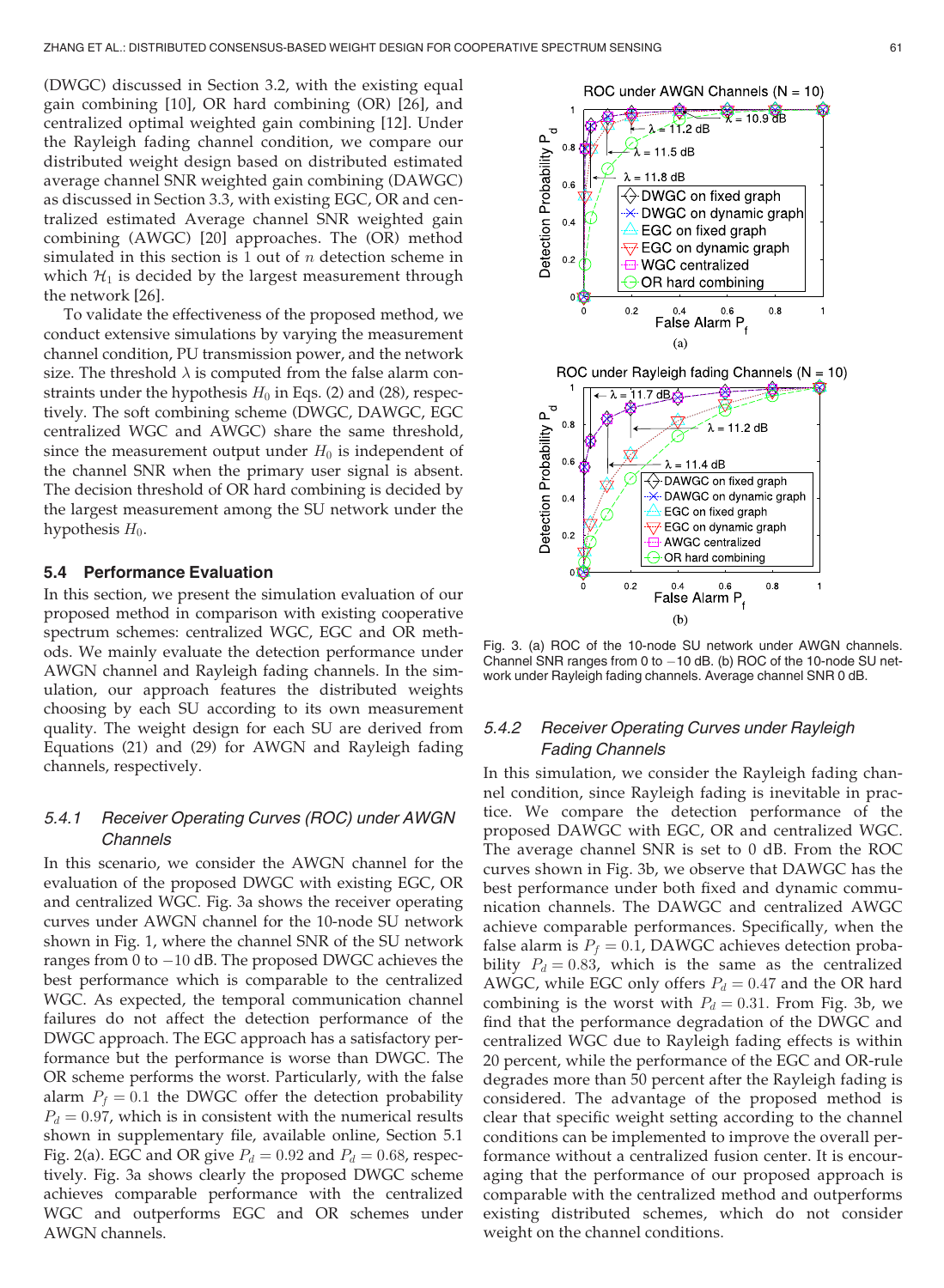

Fig. 4. ROC under AWGN channels with different network sizes. The channel SNR ranges from 0 to  $-15$  dB. (a) ROC of a 20-node SU grid network. (b) ROC of a 30-node SU grid network.

# 5.4.3 Receiver Operating Curves with Respect to SU Network Sizes

We next evaluate the performance of the proposed distributed weighted combining scheme under different network sizes. In Fig. 4, we plot the ROC curves of the proposed DWGC, EGC, OR and centralized WGC under AWGN measuring channel with different SU network sizes. As shown in Figs. 4a and 4b, the SU networks with 20 and 30 nodes are employed, respectively, for performance evaluation under the AWGN channel with identical channel conditions. We observe DWGC achieves the best performance under different network sizes, and have comparable performances with the centralized WGC approach. In particular, when the false alarm  $P_f$  is set between 0.01 and 0.1, DWGC achieves detection probability above 0.9. When the network size increases, the detection probability also increases. For both 20- and 30-node cases, detection probability of DWGC is 10 percent higher than the EGC and 25 percent higher than the OR, respectively. Here, the variance of Gaussian noise is fixed at  $\sigma_i = 1, \forall i$ , and the measuring channel SNR of the SU network ranges from 0 to  $-15$  dB. This scenario shows the advantages of the proposed weighted design when false alarm is low, especially more SU nodes in cooperation.



Fig. 5. ROC under Rayleigh fading channels with different network sizes. Average channel SNR 0 dB. (a) ROC of a 20-node SU grid network. (b) ROC of a 30-node SU grid network.

In Fig. 5, we plot the ROC curves for DAWGC, EGC, OR, centralized AWGC under Rayleigh fading channel with network sizes with 20 and 30 nodes, respectively. We observe that the proposed DAWGC method achieves the best performance in both cases, and the detection probability is comparable to the centralized AWGC. Clearly, the performance of DAWGC is much less affected by the Rayleigh fading than the EGC and OR hard combining. Particularly, when the false alarm is set between 0.005 and 0.1, DAWGC achieves the highest detection probability over 0.8 in the 20-node case and over 0.9 in the 30-node case, respectively. In contrast, when the false alarm is set at 0.005, the detection probability of EGC is below 0.4 in both 20- and 30-node cases, and OR hard combining performs the worst with detection probability below 0.3. This scenario demonstrates the advantages of our proposed DAWGC under Rayleigh fading channels with low false alarm rates. DAWGC with distributed weights based on estimated channel SNR is more sensitive to the network size changes, and maintains much higher detection probability under the low false alarm rates, compared to other existing distributed spectrum sensing methods.

In summary, we clearly observe that the proposed distributed consensus-based weighted design outperforms the existing distributed combining approaches significantly, and achieves comparable performance with the centralized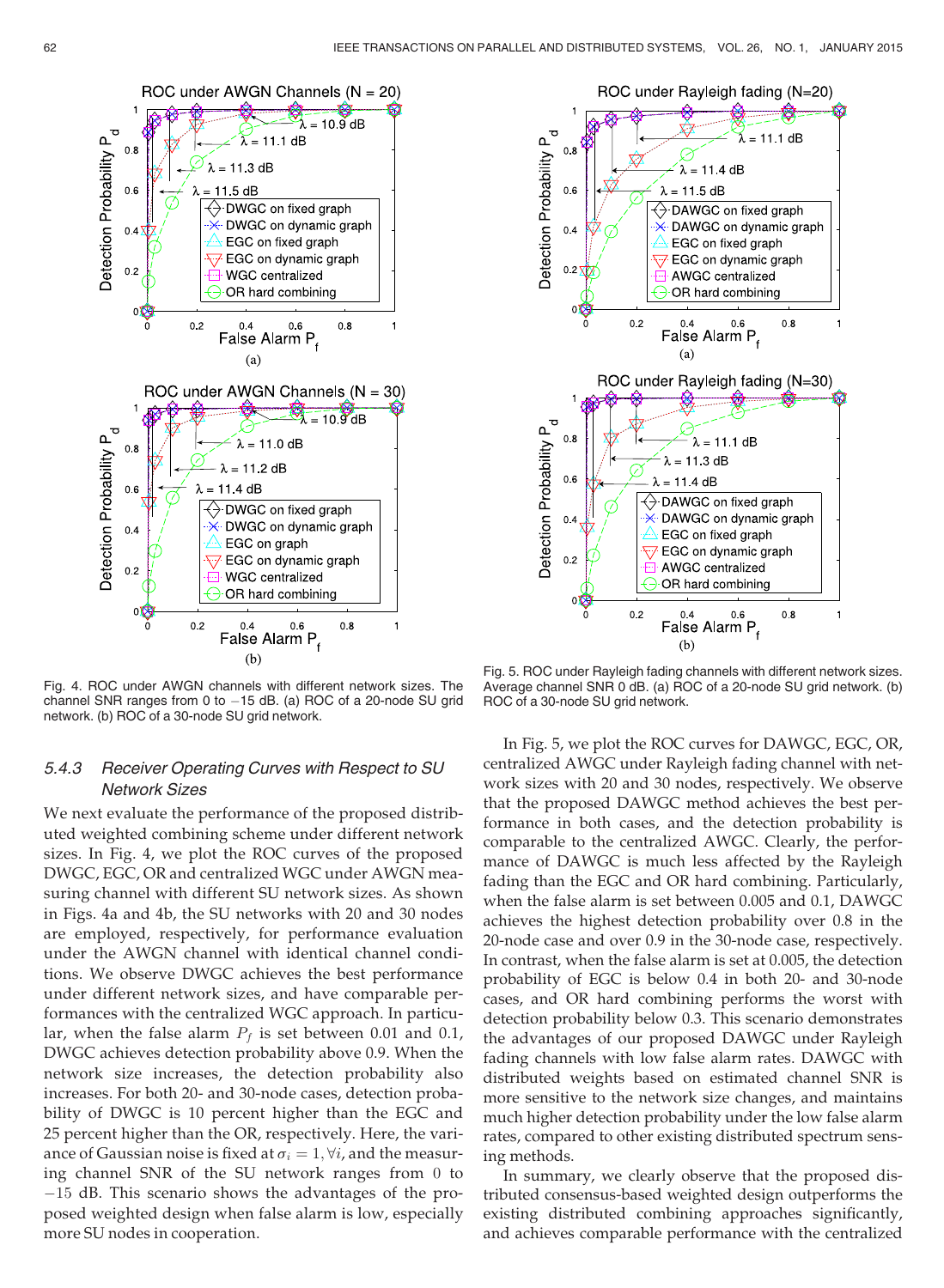weighted combining scheme. The proposed distributed optimal weights design can incorporate specific weights according to different channel conditions, and exhibits clear advantages in extensive simulations with respect to channel fading, low PU transmission power, low false alarm rate and the network size variation.

## 6 CONCLUSION

In this paper, we develop a distributed weighted combining scheme for cooperative spectrum sensing in cognitive radio networks. The proposed method is based on the weighted average consensus algorithm for both fixed and time-varying network graphs. Through the weighted local fusion iteration, each secondary user derives the global decision statistic from the weighted soft measurement combining throughout the network to achieve distributed cooperative spectrum sensing. When the weights are appropriately chosen, the detection performance of the proposed scheme is comparable to the performance of centralized optimal weighted combining scheme and outperforms existing distributed equal gain combining schemes. The authors are pursuing several future work directions. Adopting the distributed consensus estimator algorithm [27], [28] can achieve weighted combined decision statistics in real-time without waiting for the consensus convergence for the decision making. The other direction is to study the effects of different communication link dynamics [29] on the decision performance. More promising work focuses on the distributed environment mapping [30] using weighted consensus algorithms.

### ACKNOWLEDGMENTS

The authors would like to acknowledge the support by the National Science Foundation under Grants CNS-1318748, IIS-1218155, and CNS-0954020.

## **REFERENCES**

- [1] J. Mitola, "An integrated agent architecture for software defined radio," Ph.D. dissertation, The Royal Institute of Technology, KTH, Stockholm, Sweden, 2000.
- [2] I. F. Akyildiz, W.-Y. Lee, M. C. Vuran, and S. Mohanty, "Next generation/dynamic spectrum access/cognitive radio wireless networks: A survey," Comput. Netw., vol. 50, pp. 2127–2159, 2006.
- [3] J. Ma, G. Li, and B. H. Juang, "Signal processing in cognitive radio," in Proc. IEEE, vol. 97, no. 5, pp. 805–823, May 2009.
- [4] T. Yucek and H. Arslan, "A survey of spectrum sensing algorithms for cognitive radio applications," IEEE Commun. Surveys Tuts., vol. 11, no. 1, pp. 116–130, First Quarter, 2009.
- [5] I. F. Akyildiz, B. F. Lo, and R. Balakrishnan. (2011). Cooperative spectrum sensing in cognitive radio networks: A survey, Phys. Commun., vol. 4, no. 1, pp. 40–62, [Online]. Available: http:// www.sciencedirect.com/science/article/B8JDV-51RJDCF-1/2/ cd139bcf 557e7245930a17d0dca26402.
- [6] K. B. Letaief and W. Zhang, "Cooperative communications for cognitive radio networks," Proc. IEEE, vol. 97, no. 5, pp. 878–893, May 2009.
- [7] S. Mishra, A. Sahai, and R. Brodersen, "Cooperative sensing among cognitive radios," in Proc. IEEE Int. Conf. Commun., 2006, vol. 4, pp. 1658–1663.
- [8] W. Zhang and K. Letaief, "Cooperative spectrum sensing with transmit and relay diversity in cognitive radio networks," IEEE Trans. Wireless Commun., vol. 7, no. 12, pp. 4761–4766, Dec. 2008.
- [9] F. Yu, M. Huang, and H. Tang, "Biologically inspired consensusbased spectrum sensing in mobile ad hoc networks with cognitive radios," IEEE Netw., vol. 24, no. 3, pp. 26–30, May/Jun. 2010.
- [10] Z. Li, F. R. Yu, and M. Huang, "A distributed consensus-based cooperative spectrum-sensing scheme in cognitive radio," IEEE Trans. Veh. Technol., vol. 59, no. 1, pp. 383–393, Jan. 2010.
- [11] J. Ma, G. Zhao, and Y. Li, "Soft combination and detection for cooperative spectrum sensing in cognitive radio networks," IEEE Trans. Wireless Commun., vol. 7, no. 11, pp. 4502–4507, Nov. 2008.
- [12] Z. Quan, S. Cui, and A. Sayed, "Optimal linear cooperation for spectrum sensing in cognitive radio networks," IEEE J. Select. Topics Signal Process., vol. 2, no. 1, pp. 28–40, Feb. 2008.
- [13] W. Zhang, Z. Wang, Y. Guo, H. Liu, Y. Chen, and J. Mitola III, "Distributed cooperative spectrum sensing based on weighted average consensus," in Proc. IEEE Global Telecommun. Conf., Dec. 2011, pp. 1–6.
- [14] M. Alouini, F. F. Digham, and M. K. Simon, "On the energy detection of unknown signals over fading channels," IEEE Trans. Commun., vol. 55, no. 1, pp. 21-24, Jan. 2007.
- [15] H. Urkowitz, "Energy detection of unknown deterministic signals," in Proc. IEEE, vol. 55, no. 4, pp. 523–531, Apr. 1967.
- [16] M. E. Yildiz, T. C. Aysal, and K. E. Barner, "In-network cooperative spectrum sensing," in EURASIP Eur. Signal Process. Conf., Glasgow, Scotland, 2009, pp. 1903–1907.
- [17] S. Kar, S. Aldosari, and J. Moura, "Topology for distributed inference on graphs," IEEE Trans. Signal Process., vol. 56, no. 6, pp. 2609–2613, Jun. 2008.
- [18] S. M. Kay, Fundamentals of Statistical Signal Processing: Estimation Theory. Upper Saddle River, NJ, USA: Prentice-Hall, 1993.
- [19] V. Kostylev, "Energy detection of a signal with random amplitude," in Proc. IEEE Int. Conf. Commun., 2002, vol. 3, pp. 1606–1610.
- [20] F. E. Visser, G. J. Janssen, and P. Pawelczak, "Multinode spectrum sensing based on energy detection for dynamic spectrum access," IEEE Veh. Technol. Conf., pp. 1394–1398, 2008.
- [21] M. Carl, Matrix Analysis and Applied Linear Algebra. Philadelphia, PA, USA: SIAM, 2000.
- [22] L. Xiao, S. Boyd, and S. Lall, "A scheme for robust distributed sensor fusion based on average consensus," in Proc. 4th Int. Symp. Inform. Process. Sens. Netw., 2005, pp. 63–70.
- [23] L. Xiao and S. Boyd, "Fast linear iterations for distributed averaging," Syst. Control Lett., vol. 53, pp. 65–78, 2004.
- [24] S. Kar, S. Aldosari, and J. Moura, "Topology for distributed inference on graphs," IEEE Trans. Signal Process., vol. 56, no. 6, pp. 2609–2613, Jun. 2008.
- [25] S. Kar and J. Moura, "Sensor networks with random links: Topology design for distributed consensus," IEEE Trans. Signal Process., vol. 56, no. 7, pp. 3315–3326, Jul. 2008.
- [26] A. Ghasemi and E. Sousa, "Collaborative spectrum sensing for opportunistic access in fading environments," in Proc. 1st IEEE Int. Symp. New Frontiers Dyn. Spectrum Access Netw., 2005, pp. 131–136.
- [27] S. Li and Y. Guo, "Distributed consensus filter on directed graphs with switching topologies," in Proc. Amer. Control Conf., 2013, pp. 6151–6156.
- [28] S. Li and Y. Guo, "Dynamic consensus estimation of weighted average on directed graphs," Int. J. Syst. Sci., pp. 1–15, 2013.
- [29] X. Ma, S. Djouadi, and H. Li, "State estimation over a semi-Markov model based cognitive radio system," IEEE Trans. Wireless Commun., vol. 11, no. 7, pp. 2391–2401, Jul. 2012.
- [30] R. Kong, W. Zhang, and Y. Guo, "Distributed estimation and tracking for radio environment mapping," Accepted by American Control Conference 2014, to appear.



Wenlin Zhang received the BEng degree in automation from the University of Science and Technology of China, Hefei, Anhui, China, and the PhD degree from the Stevens Institute of Technology, Hoboken, NJ. He is currently a staff servo engineer at Western Digital Corporation, Irvine, CA. His research interests include nonlinear control, adaptive control, cooperative control, cognitive radio networks.